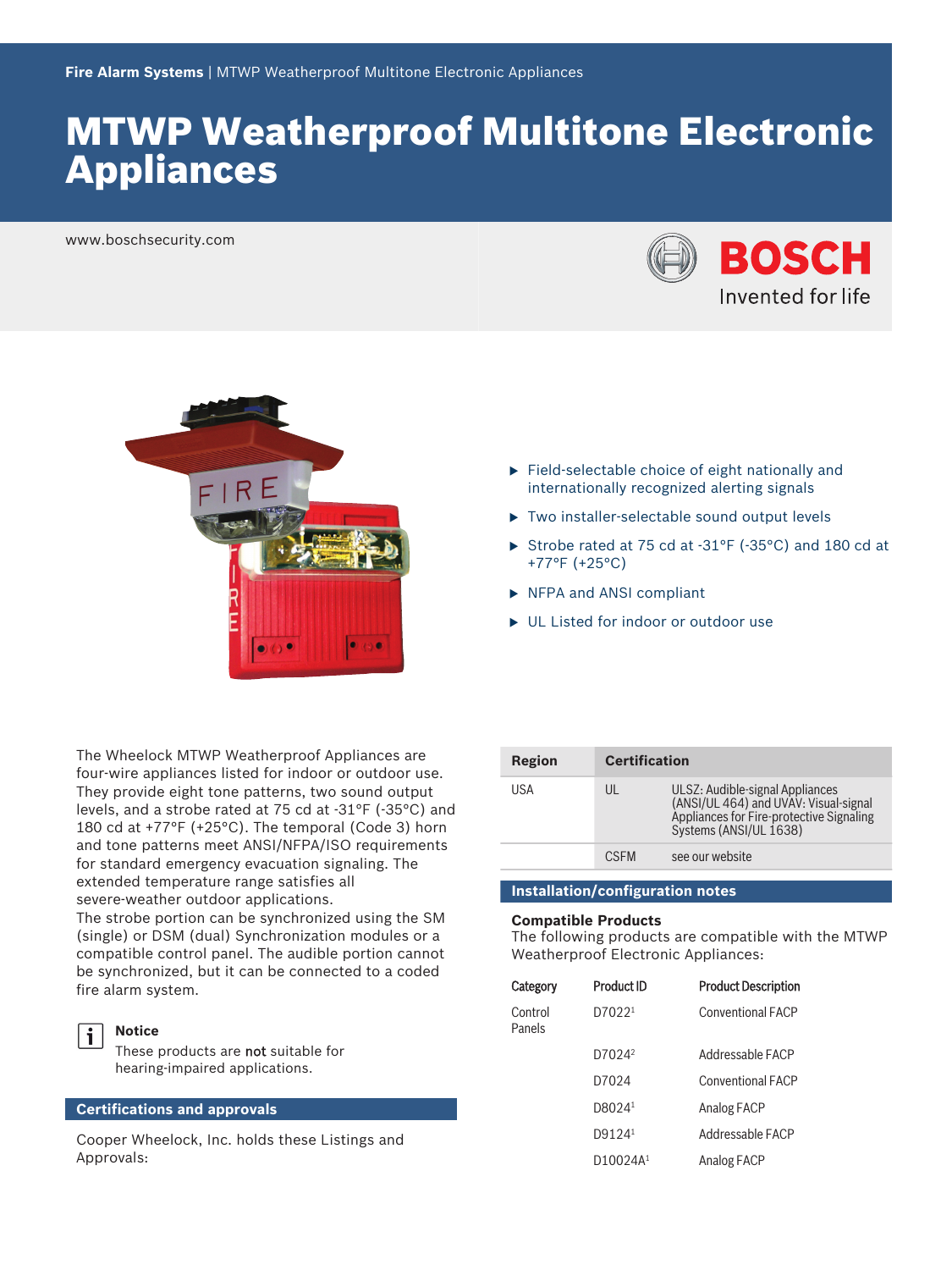|         | FPD-7024 <sup>2</sup> | Addressable FACP                  |
|---------|-----------------------|-----------------------------------|
|         | FPD-7024              | <b>Conventional FACP</b>          |
|         | FPA-1000              | Analog Addressable FACPs          |
| Modules | SM-12/24-R            | Synchronization module (red)      |
|         | DSM-12/24-R           | Dual synchronization module (red) |

1 For synchronization, use the SM or DSM modules with these control panels. The synchronization module must be set for 24 V operation. When used, the D7022 must be set for 24 VDC operation.

2 When used with a D7039 Multiplex Expansion Module, the FPD-7024 and D7024 become addressable fire alarm control panels (FACPs).

#### **Mounting Considerations** Outdoor or Severe Environment Applications



Mount the 2475C models only on flat ceilings and mount the 2475W models only on flat walls.

For an outdoor application or a severe environment (NEMA 3R) application, mount these multitone appliances with an IOB Indoor or Outdoor Back Box on a flat wall or ceiling so the entire rear surface of the back box is covered. The drain holes in the back box must point toward the ground. The knockouts on the rear surface of the back box must remain intact. The knockout hole on top of the back box is sized for a half-inch conduit and matching connector. Use a proper watertight conduit fitting.

#### Indoor Applications

For inside applications, mount these multitone appliances on the indicated back boxes for the indicated applications:

|                  | Conduit<br>Applications | Surface<br>Mounted | Semi-Flush or<br><b>Flush Mount</b> |
|------------------|-------------------------|--------------------|-------------------------------------|
| Double-gang      |                         |                    | $\cdot^*$                           |
| Four-inch square |                         |                    | . *                                 |
| <b>DBB</b>       |                         | ٠                  | $\cdot^*$                           |
| <b>IOB</b>       |                         | ٠                  |                                     |
| <b>SBB</b>       |                         | ٠                  | ٠                                   |

\* For semi‑flush applications use an ISP2 Surface Adapter.

All models have an attractive cover plate for a clean, finished appearance.

#### **Indoor Retrofit Applications**

Where an oversize electrical box is already installed, thsee multitone appliances can be installed with the RP‑R Retrofit Plate that measures 8 in. (20.3 cm) high by 5.875 in. (14.9 cm) wide.

### **Wiring**



### **Notice**

These strobe units are not recommended for use in coded or pulsed signaling circuits.

The input terminals accept wires with diameters between 18 AWG and 12 AWG (ISO 0.75 mm<sup>2</sup> and 4 mm<sup>2</sup> ).

| <b>Parts included</b> |                                   |  |
|-----------------------|-----------------------------------|--|
| Quant.                | Component                         |  |
|                       | Weatherproof electronic appliance |  |
| 1                     | Cover plate                       |  |
| 1                     | Hardware pack                     |  |
|                       | Literature pack                   |  |

#### **Technical specifications**

#### **Audible Alarm Patterns and Ratings**

| Horn (continuous)                                 |                                                                               |
|---------------------------------------------------|-------------------------------------------------------------------------------|
| Current (maximum)<br>at 24 V:                     | High output: 108 mA VDC, 87 mA FWR<br>Standard output: 44 mA VDC, 45 mA FWR   |
| Pattern Description:                              | Broadband continuous horn                                                     |
| Sound output* at<br>$10$ ft $(3 m)$ :             | High output: 92 dBA<br>Standard output: 87 dBA                                |
| <b>Bell</b>                                       |                                                                               |
| Current (maximum)<br>at 24 V:                     | High output: 53 mA VDC and 51 mA FWR<br>Standard output: 24 mA VDC, 28 mA FWR |
| Pattern Description:                              | 1560 Hz modulated (0.7 sec on, repeat)                                        |
| Sound output <sup>*</sup> at<br>$10$ ft $(3 m)$ : | High output: 86 dBA<br>Standard output: 80 dBA                                |
| Horn (march-time)                                 |                                                                               |
| Current (maximum)<br>at 24 V:                     | High output: 104 mA VDC, 87 mA FWR<br>Standard output: 38 mA VDC, 45 mA FWR   |
| Pattern Description:                              | Horn (0.25 sec on, 0.25 sec off, repeat)                                      |
| Sound output* at<br>$10$ ft $(3 m)$ :             | High output: 89 dBA<br>Standard output: 84 dBA                                |
| Horn (Code 3)                                     |                                                                               |
| Current (maximum)<br>at 24 V:                     | High output: 91 mA VDC, 87 mA FWR<br>Standard output: 35 mA VDC, 45 mA FWR    |
| Pattern Description:                              | Horn (ANSI S3.41 temporal pattern)                                            |
| Sound output* at<br>10 ft (3 m):                  | High output: 88 dBA<br>Standard output: 83 dBA                                |
| Tone (Code 3)                                     |                                                                               |
| Current (maximum)<br>at 24 V:                     | High output: 75 mA VDC, 60 mA FWR<br>Standard output: 35 mA VDC, 36 mA FWR    |
| Pattern Description:                              | 500 Hz (ANSI S3.41 temporal pattern)                                          |
|                                                   |                                                                               |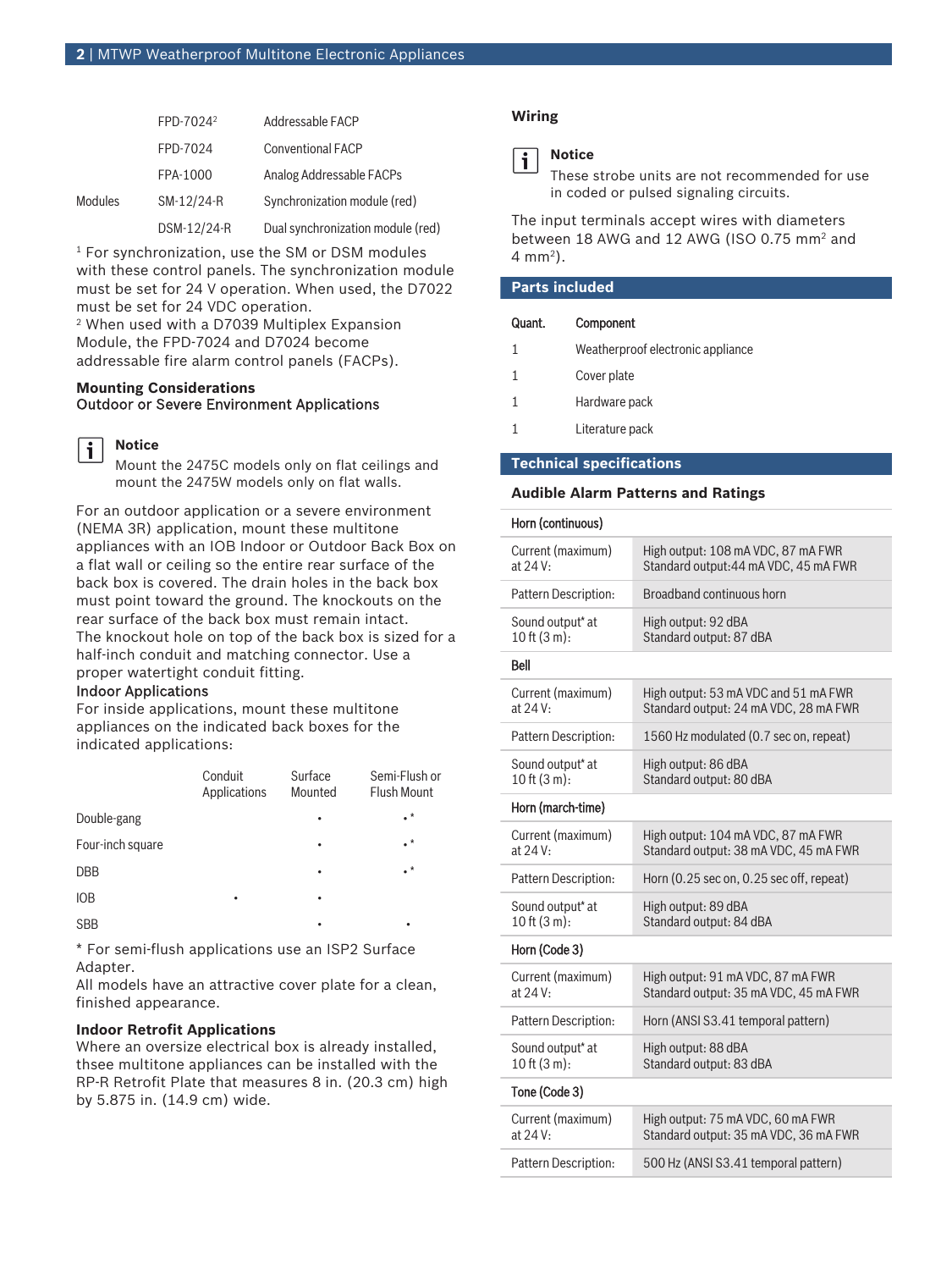| Sound output* at             | High output: 85 dBA                                        |
|------------------------------|------------------------------------------------------------|
| 10 ft $(3 m)$ :              | Standard output: 80 dBA                                    |
| Slow Whoop:                  |                                                            |
| Current (maximum)            | High output: 98 mA VDC, 92 mA FWR                          |
| at 24 V:                     | Standard output: 37 mA VDC, 42 mA FWR                      |
| Pattern Description:         | 500 Hz to 1200 Hz sweep (4 sec on, 0.5 sec<br>off, repeat) |
| Sound output <sup>*</sup> at | High output: 90                                            |
| 10 ft (3 m):                 | Standard output: 85 dBA                                    |
| <b>Siren</b>                 |                                                            |
| Current (maximum)            | High output: 104 mA VDC, 92 mA FWR                         |
| at 24 V:                     | Standard output: 36 mA VDC, 40 mA FWR                      |
| Pattern Description:         | 600 Hz to 1200 Hz sweep (1.0 sec on,<br>repeat)            |
| Sound output <sup>*</sup> at | High output: 89 dBA                                        |
| $10$ ft $(3 \text{ m})$ :    | Standard output: 84 dBA                                    |
| High-Low                     |                                                            |
| Current (maximum)            | High output: 57 mA VDC; 58 mA FWR                          |
| at 24 V:                     | Standard output: 26 mA VDC, 32 mA FWR                      |
| Pattern Description:         | 1000 Hz and 800 Hz (0.25 sec on, alternate)                |
| Sound output <sup>*</sup> at | High output: 86 dBA                                        |
| 10 ft (3 m):                 | Standard output: 81 dBA                                    |

\* Sound output is a minimum UL rating based on sound power measurements in a reverberant test room per UL464 and applies to both 12 V and 24 V filtered or unfiltered input voltages.

#### **Notice**

i

The sound output for the Temporal Code 3 mode is rated lower than in Continuous mode because the time that the horn is off is averaged into the sound output rating. While the horn is producing a tone in Temporal Code 3 mode, its sound pressure is the same as the Continuous mode.

#### **Electrical**

| Current (maximum) strobe only at 75 cd |                                                 |
|----------------------------------------|-------------------------------------------------|
| VDC:                                   | 138 mA                                          |
| VFWR:                                  | $222 \text{ mA}$                                |
| Voltage (input)                        |                                                 |
| Nominal:                               | 24 VDC or FWR                                   |
| Range:                                 | 16.0 VDC or FWR to 33.0 VDC or FWR              |
| <b>Environmental</b>                   |                                                 |
| Dolativo Humidity.                     | $\ln t_0$ $\Omega$ <sub>50</sub> non-condoncing |

#### Relative Humidity: Up to 95%, non‑condensing **Temperature** (Operating): -31°F to +150°F (-35°C to +66°C)

#### **Mechanical**

| <b>Dimensions</b>         | $5-1/8$ in. x $5-1/8$ in. x 4-3/8 in.                         |
|---------------------------|---------------------------------------------------------------|
| $(H \times W \times D)$ : | $(13 \text{ cm} \times 13 \text{ cm} \times 11.1 \text{ cm})$ |
| Material:                 | High-impact thermoplastic                                     |

#### **Strobe Rating (on axis)<sup>1</sup> :**

| At $-31^{\circ}F$ ( $-35^{\circ}C$ ): | 75 cd             |
|---------------------------------------|-------------------|
| At +77 $\degree$ F (+25 $\degree$ C): | 180 <sub>cd</sub> |
|                                       |                   |

<sup>1</sup> Strobe Ratings (on axis) are per UL 1971 and are for clear lenses; derate approximately 25% for amber lens and 70% for blue lens.

#### **Ordering information**

#### **MTWP‑2475W‑FR Wall‑mount Weatherproof Multitone Electronic Appliance (red)**

Red, 24 VDC wall-mount, four-wire device with eight tone patterns, two sound output levels, and a strobe rated at 75 cd at -31°F (-35°C) and 180 cd at +77°F  $(+25°C)$ 

Order number **MTWP-2475W-FR**

#### **MTWP‑2475C‑FR Weatherproof Ceiling‑mount Multitone Electronic Appliance (red)**

Red, 24 VDC ceiling‑mount, four‑wire device with eight tone patterns, two sound output levels, and a strobe rated at 75 cd at -31°F (-35°C) and 180 cd at +77°F (+25°C)

Order number **MTWP-2475C-FR**

#### **MTWPA-2475W-NW Weatherproof Stobe with Amber Lens**

The MTWPA-2475W-NW is a 24 VDC nominal, 30 cd weatherproof strobe with an amber lens. Use the Wheelock DSM-12/24 Synch Module to synchronize these strobes. Use the Wheelock IOB Back Box with exposed conduit to surface-mount the strobe to an outside wall.

Order number **MTWPA-2475W-NW**

#### **MTWPB-2475W-NW Weatherproof Strobe with Blue Lens**

The MTWPB-2475W-NW is a 24 VDC nominal, 30 cd weatherproof strobe with a blue lens. Use the Wheelock DSM-12/24 Synch Module to synchronize these strobes. Use the Wheelock IOB Back Box with exposed conduit to surface-mount the strobe to an outside wall.

Order number **MTWPB-2475W-NW**

#### **Accessories**

## **DSM‑12/24‑R Dual Synchronization Module (red)** A 12/24 VDC Cooper Wheelock module that synchronizes notification appliances on a single Class A or two Class B circuits. Order number **DSM‑12/24‑R**